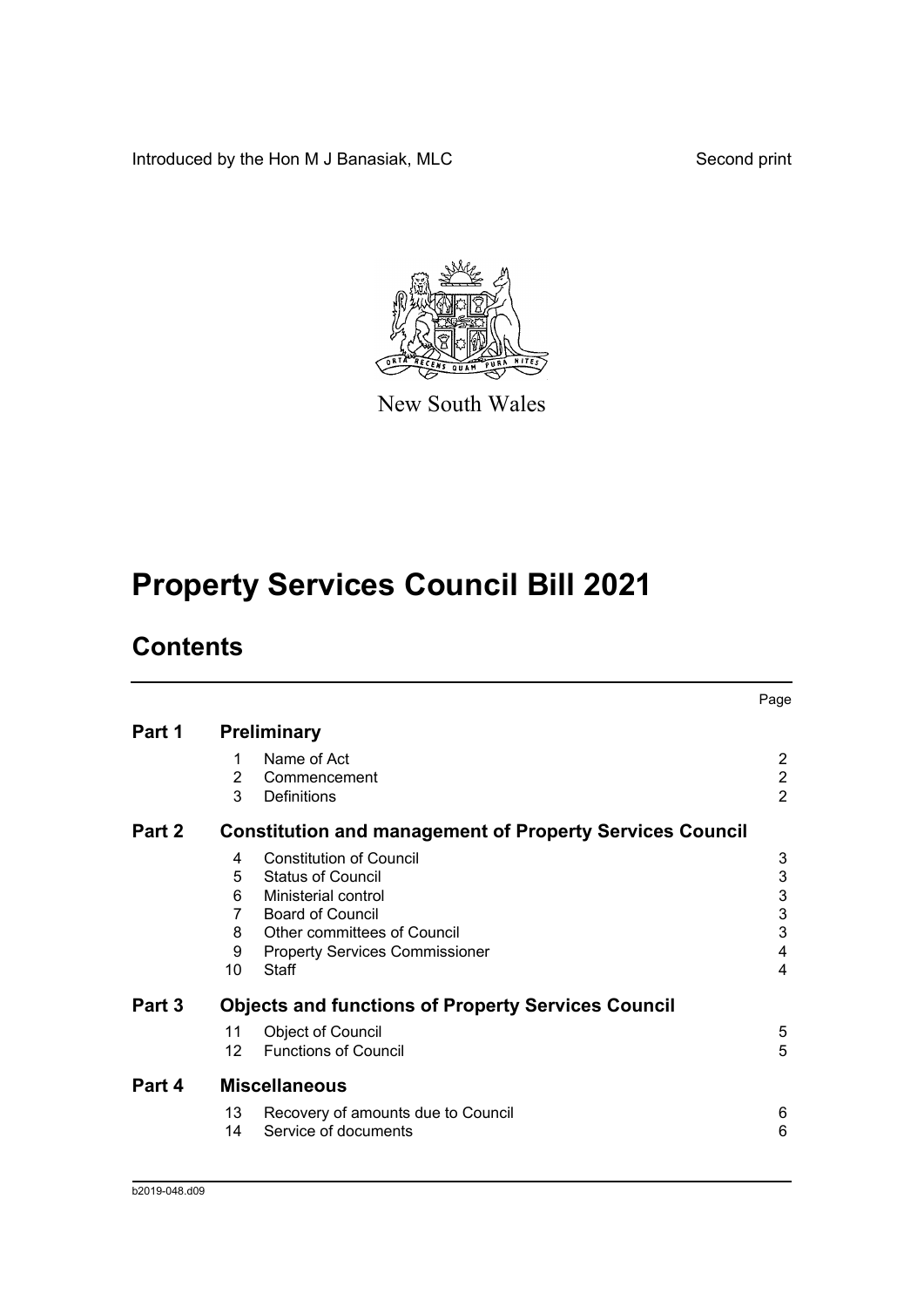|                   |    |                                                              | Page |
|-------------------|----|--------------------------------------------------------------|------|
|                   | 15 | Personal liability                                           | 6    |
|                   | 16 | Delegation                                                   | 6    |
|                   | 17 | Disclosure of information                                    |      |
|                   | 18 | Nature of proceedings for offences                           |      |
|                   | 19 | Regulations                                                  |      |
| <b>Schedule 1</b> |    | Savings, transitional and other provisions                   | 8    |
| <b>Schedule 2</b> |    | <b>Constitution and procedure of Board</b>                   | 9    |
| <b>Schedule 3</b> |    | <b>Provisions relating to Property Services Commissioner</b> | 13   |
| Schedule 4        |    | <b>Amendment of Acts</b>                                     | 15   |
|                   |    |                                                              |      |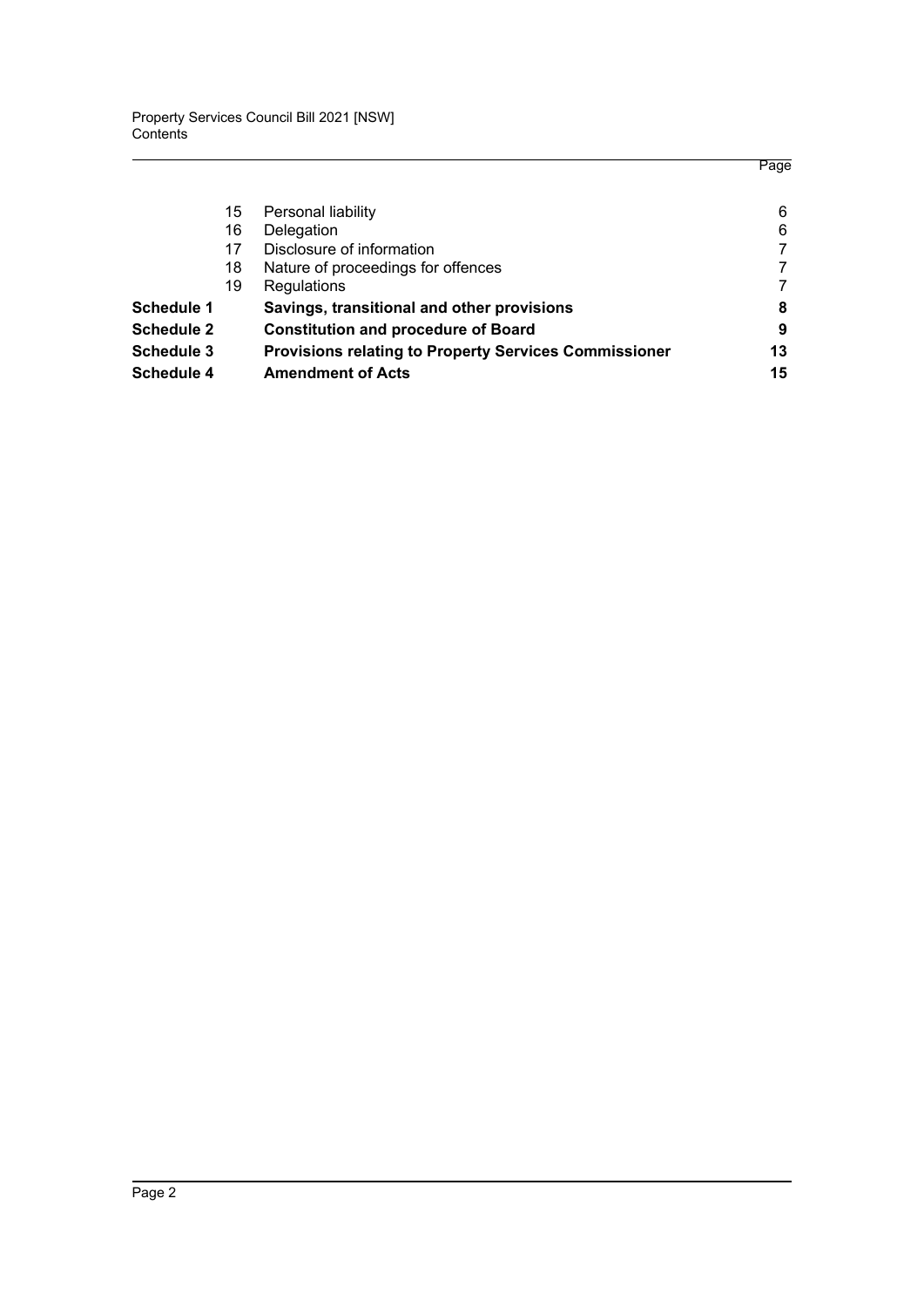*This PUBLIC BILL, originated in the LEGISLATIVE COUNCIL and, having this day passed, is now ready for presentation to the LEGISLATIVE ASSEMBLY for its concurrence.*

*Legislative Council*

*Clerk of the Parliaments.*



New South Wales

# **Property Services Council Bill 2021**

Act No , 2021

### **A Bill for**

An Act to constitute and confer functions on the Property Services Council; and for related purposes.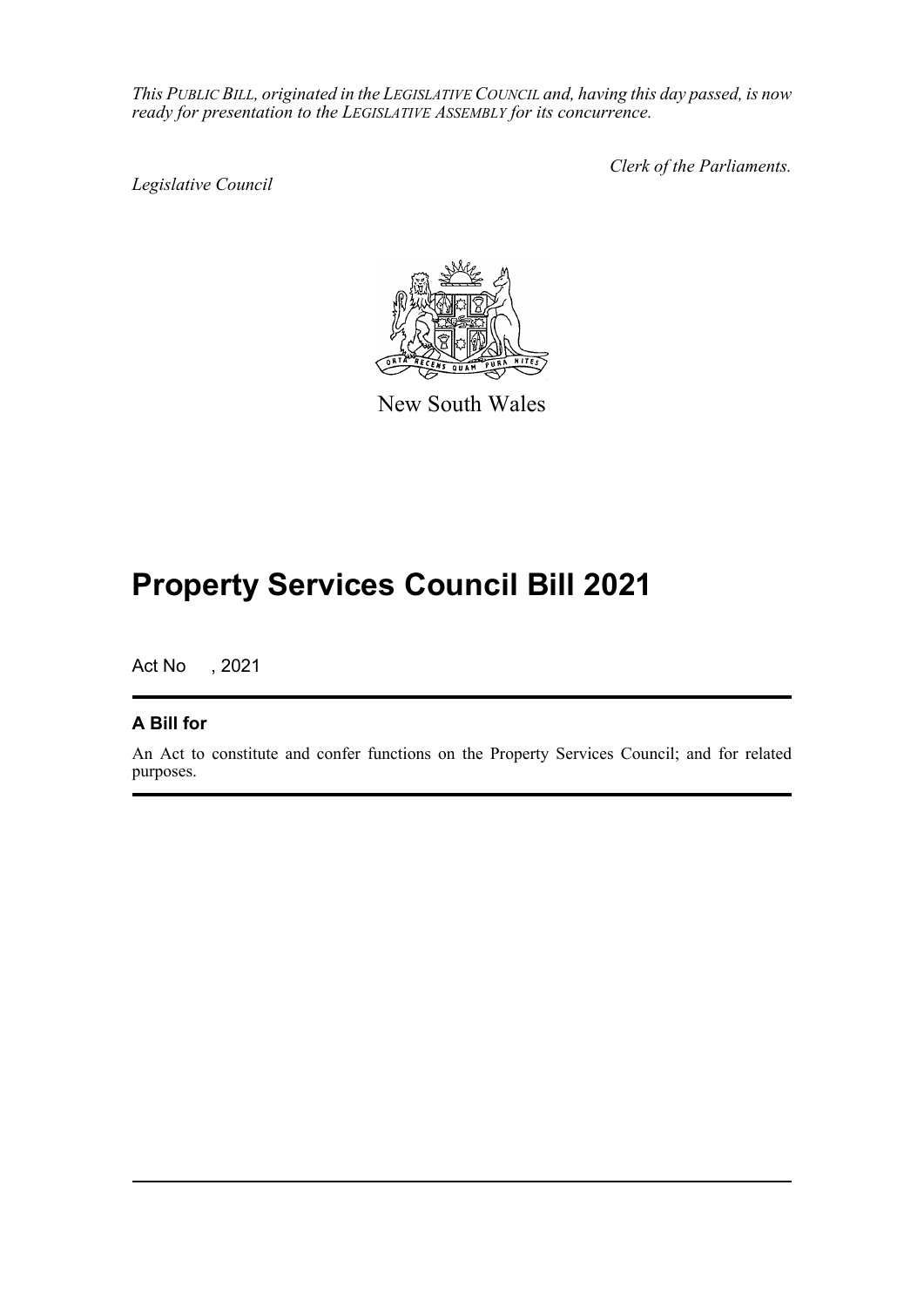<span id="page-3-3"></span><span id="page-3-2"></span><span id="page-3-1"></span><span id="page-3-0"></span>

|                              | The Legislature of New South Wales enacts- |                                                                                                                                            |                |  |
|------------------------------|--------------------------------------------|--------------------------------------------------------------------------------------------------------------------------------------------|----------------|--|
| <b>Preliminary</b><br>Part 1 |                                            |                                                                                                                                            | $\overline{a}$ |  |
| 1                            | <b>Name of Act</b>                         |                                                                                                                                            | 3              |  |
|                              |                                            | This Act is the <i>Property Services Council Act 2021</i> .                                                                                | 4              |  |
| $\mathbf{2}$                 |                                            | <b>Commencement</b>                                                                                                                        | 5              |  |
|                              |                                            | This Act commences on the date of assent to this Act.                                                                                      | 6              |  |
| 3                            | <b>Definitions</b>                         |                                                                                                                                            | 7              |  |
|                              | (1)                                        | In this $Act$ —                                                                                                                            | 8              |  |
|                              |                                            | <b>agent</b> has the same meaning as in the <i>Property</i> , <i>Stock and Business Agents Act 2002</i> .                                  | 9              |  |
|                              |                                            | <b>Board</b> means the Board of the Council established under this Act.                                                                    | 10             |  |
|                              |                                            | <b>Commissioner</b> means the Property Services Commissioner appointed under this Act.                                                     | 11             |  |
|                              |                                            | <b>Council</b> means the Property Services Council constituted under this Act.                                                             | 12             |  |
|                              |                                            | <i>function</i> includes a power, authority or duty, and <i>exercise</i> a function includes<br>perform a duty.                            | 13<br>14       |  |
|                              |                                            | Note. The Interpretation Act 1987 contains definitions and other provisions that affect the<br>interpretation and application of this Act. | 15<br>16       |  |
|                              | (2)                                        | Notes included in this Act do not form part of this Act.                                                                                   | 17             |  |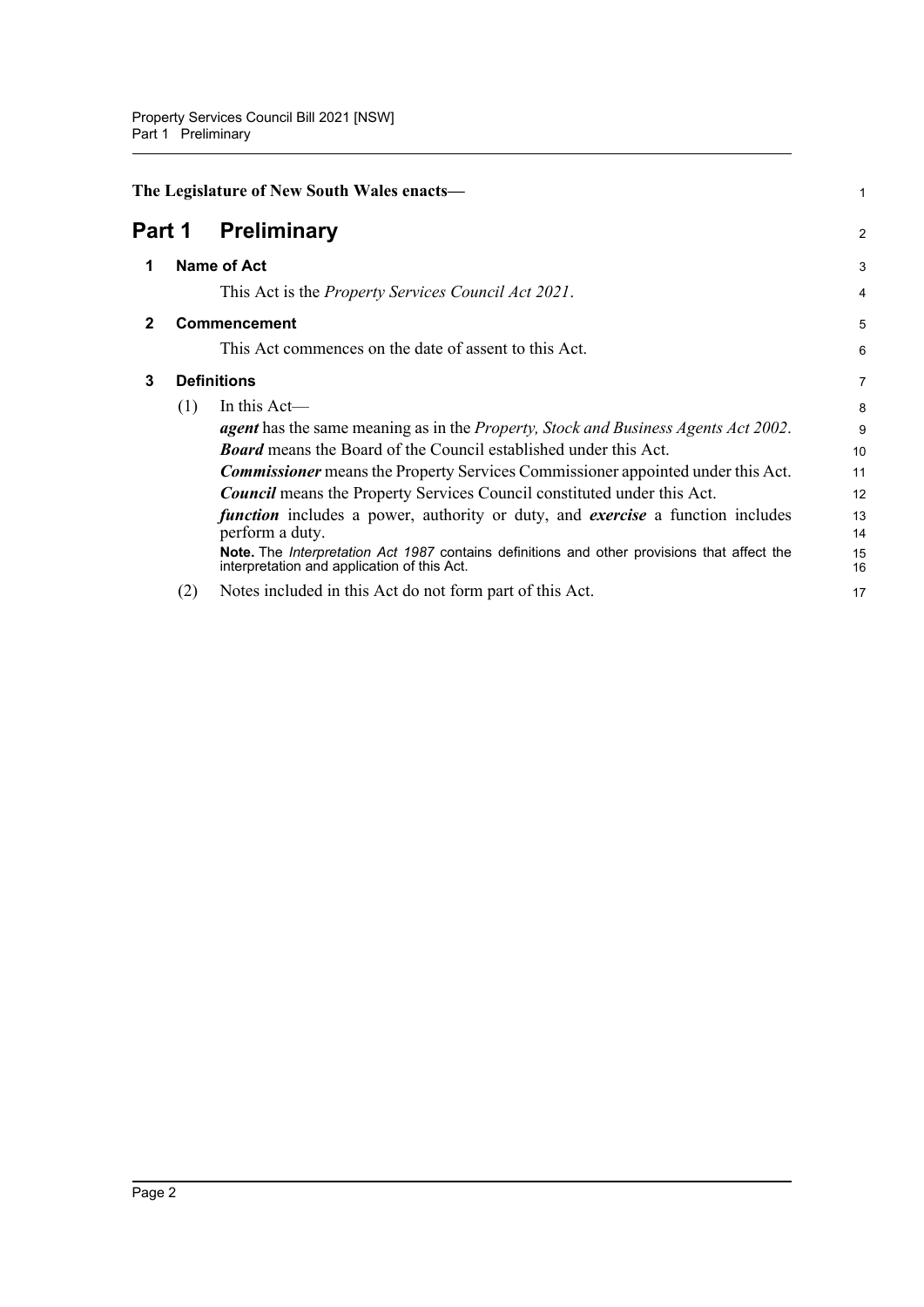<span id="page-4-5"></span><span id="page-4-4"></span><span id="page-4-3"></span><span id="page-4-2"></span><span id="page-4-1"></span><span id="page-4-0"></span>

| Part 2 |     | <b>Constitution and management of Property Services</b><br><b>Council</b>                                                                                                                                                                                                           |                      |  |  |
|--------|-----|-------------------------------------------------------------------------------------------------------------------------------------------------------------------------------------------------------------------------------------------------------------------------------------|----------------------|--|--|
| 4      |     | <b>Constitution of Council</b>                                                                                                                                                                                                                                                      |                      |  |  |
|        |     | There is constituted by this Act a body corporate with the corporate name of the<br>Property Services Council.                                                                                                                                                                      | 4<br>5               |  |  |
| 5      |     | <b>Status of Council</b>                                                                                                                                                                                                                                                            | 6                    |  |  |
|        |     | The Council is, for the purposes of any Act, a NSW Government agency.                                                                                                                                                                                                               | $\overline{7}$       |  |  |
| 6      |     | <b>Ministerial control</b>                                                                                                                                                                                                                                                          | 8                    |  |  |
|        |     | The Council is subject to the control and direction of the Minister in the exercise of<br>its functions, except in relation to the contents of any advice, report or<br>recommendation given to the Minister.                                                                       | 9<br>10<br>11        |  |  |
| 7      |     | <b>Board of Council</b>                                                                                                                                                                                                                                                             | 12                   |  |  |
|        | (1) | There is to be a Board of the Council.                                                                                                                                                                                                                                              | 13                   |  |  |
|        | (2) | The Board is to consist of the following members-                                                                                                                                                                                                                                   | 14                   |  |  |
|        |     | 1 person appointed by the Minister as the Chairperson of the Board,<br>(a)                                                                                                                                                                                                          | 15                   |  |  |
|        |     | (b)<br>1 person appointed by the Minister from a panel of 3 persons nominated by the<br>Owners Corporation Network of Australia Ltd,                                                                                                                                                | 16<br>17             |  |  |
|        |     | 1 person appointed by the Minister from a panel of 3 persons nominated by the<br>(c)<br>Australian Consumers' Association,                                                                                                                                                          | 18<br>19             |  |  |
|        |     | (d)<br>3 persons appointed by the Minister from a panel of 5 persons nominated by<br>The Real Estate Institute of New South Wales Limited,                                                                                                                                          | 20<br>21             |  |  |
|        |     | 1 person appointed by the Minister from a panel of 3 persons nominated by the<br>(e)<br>Australian Livestock and Property Agents Association Ltd,                                                                                                                                   | 22<br>23             |  |  |
|        |     | 1 person appointed by the Minister from a panel of 3 persons nominated by the<br>(f)<br>Head of School, School of Built Environment, Faculty of Design, Architecture<br>and Building, University of Technology Sydney (after consulting with the<br>senior members of that school), | 24<br>25<br>26<br>27 |  |  |
|        |     | 1 person appointed by the Minister from a panel of 3 persons nominated by the<br>(g)<br>Tenants' Union of NSW, being the Tenants' Union of NSW Co-operative<br>Limited ABN 88 984 223 164,                                                                                          | 28<br>29<br>30       |  |  |
|        |     | (h) 1 person appointed by the Minister from a panel of 3 persons nominated by the<br>Strata Community Association (NSW), being the Strata Community<br>Association (NSW) Limited ACN 001 767 997,                                                                                   | 31<br>32<br>33       |  |  |
|        |     | the Commissioner.<br>(i)                                                                                                                                                                                                                                                            | 34                   |  |  |
|        |     | Note. Schedule 2 sets out the provisions relating to the members and procedure of the Board.                                                                                                                                                                                        | 35                   |  |  |
| 8      |     | <b>Other committees of Council</b>                                                                                                                                                                                                                                                  | 36                   |  |  |
|        | (1) | The Board may establish other committees to assist it in connection with the exercise<br>of any of its functions.                                                                                                                                                                   | 37<br>38             |  |  |
|        | (2) | The members of a committee need not be members of the Board.                                                                                                                                                                                                                        | 39                   |  |  |
|        | (3) | The procedure for the calling of meetings of a committee and for the conduct of<br>business at those meetings is to be as determined by the Council or (subject to any<br>determination of the Council) by the committee.                                                           | 40<br>41<br>42       |  |  |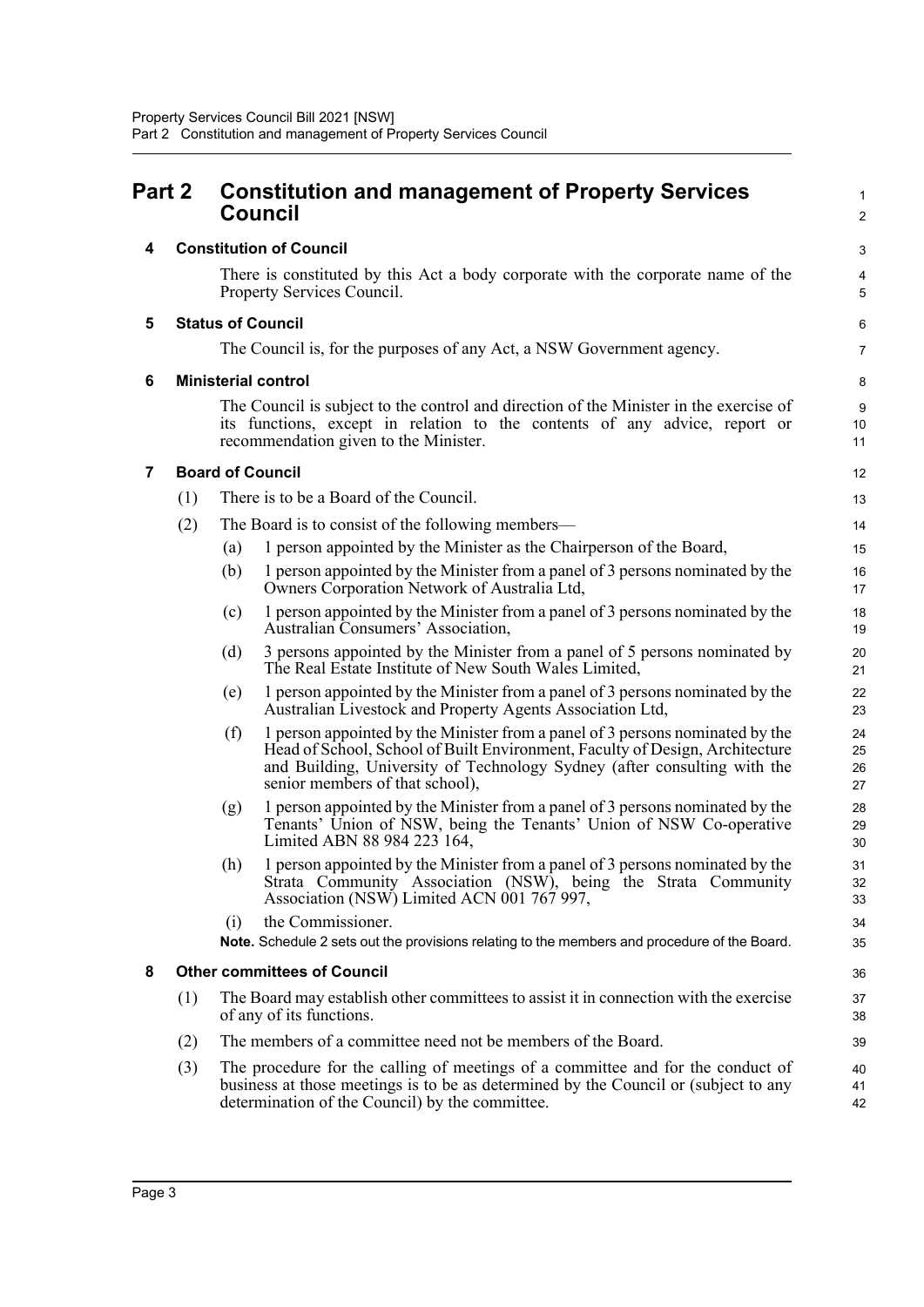#### <span id="page-5-0"></span>**9 Property Services Commissioner**

|     | (1) The Governor, on the recommendation of the Council (other than an incumbent<br>Commissioner), may appoint a Property Services Commissioner. |
|-----|-------------------------------------------------------------------------------------------------------------------------------------------------|
| (2) | The Commissioner is responsible for the day to day management of the affairs of the                                                             |

- Council in accordance with the policies and general directions of the Board.
- (3) Any act, matter or thing done in the name of, or on behalf of, the Council by the Commissioner is taken to have been done by the Council. **Note.** Schedule 3 sets out further provisions relating to the Commissioner.

#### <span id="page-5-1"></span>**10 Staff**

Persons may be employed in the Public Service under the *Government Sector Employment Act 2013* to enable the Council to exercise its functions.

**Note.** Section 59 of the *Government Sector Employment Act 2013* provides that the persons so employed (or whose services the Council makes use of) may be referred to as officers or employees, or members of staff, of the Council. Section 47A of the *Constitution Act 1902* precludes the Council from employing staff.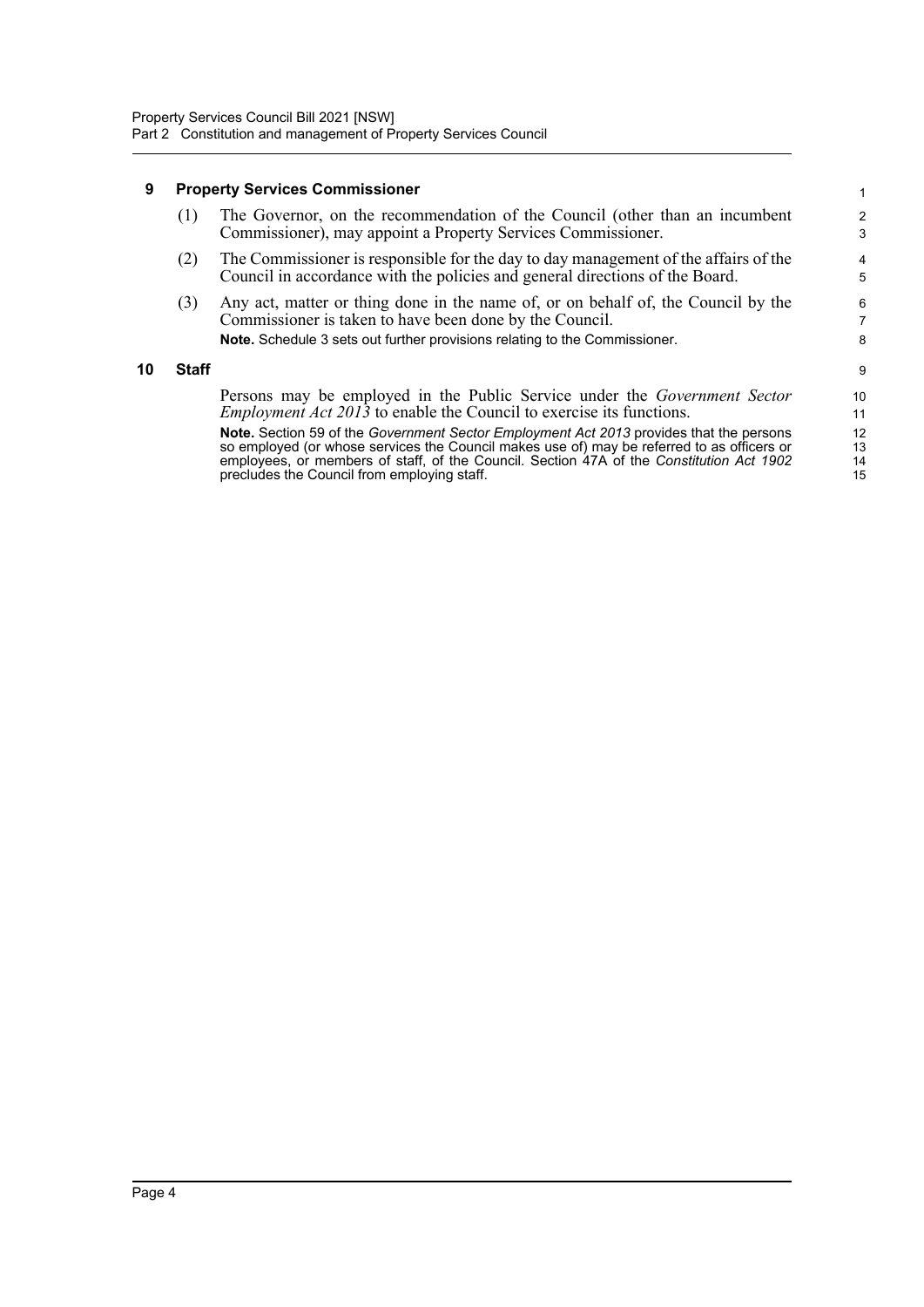<span id="page-6-2"></span><span id="page-6-1"></span><span id="page-6-0"></span>

| Part 3 |     | <b>Objects and functions of Property Services Council</b>                                            | 1              |
|--------|-----|------------------------------------------------------------------------------------------------------|----------------|
| 11     |     | <b>Object of Council</b>                                                                             | $\overline{c}$ |
|        | (1) | The objects of the Council are as follows—                                                           | 3              |
|        |     | to promote appropriate standards of conduct and competency for agents,<br>(a)                        | 4              |
|        |     | to protect the interests of persons who deal with agents,<br>(b)                                     | 5              |
|        |     | to facilitate the resolution of disputes between agents and persons who deal<br>(c)<br>with them.    | 6<br>7         |
|        | (2) | The Council is to exercise its functions with a view to achieving these objects.                     | 8              |
| 12     |     | <b>Functions of Council</b>                                                                          | 9              |
|        |     | The Council has the following functions—                                                             | 10             |
|        |     | to provide advice, reports or recommendations to the Minister relating to the<br>(a)<br>following-   | 11<br>12       |
|        |     | the business of agents,<br>$\left( 1\right)$                                                         | 13             |
|        |     | the education, training and continuing professional development of<br>(i)<br>agents,                 | 14<br>15       |
|        |     | consumer protection,<br>(iii)                                                                        | 16             |
|        |     | the management of strata properties and community schemes,<br>(iv)                                   | 17             |
|        |     | the education, training and continuing professional development of<br>(v)<br>strata managing agents, | 18<br>19       |
|        |     | any other matter requested by the Minister,<br>(vi)                                                  | 20             |
|        |     | to provide public information and guidance programs,<br>(b)                                          | 21             |
|        |     | other functions as are conferred or imposed on it by or under this or any other<br>(c)<br>Act.       | 22<br>23       |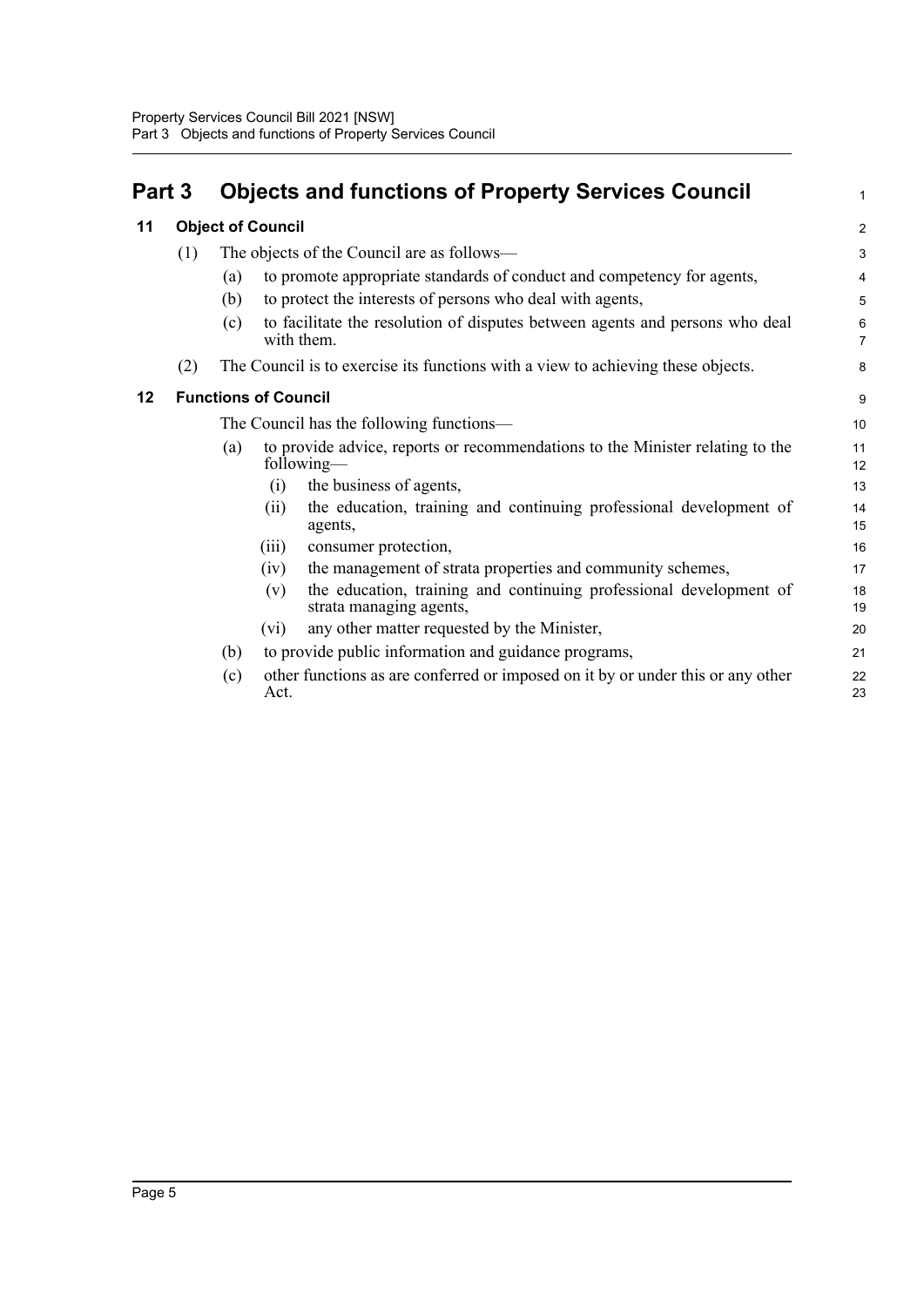<span id="page-7-4"></span><span id="page-7-3"></span><span id="page-7-2"></span><span id="page-7-1"></span><span id="page-7-0"></span>

| Part 4 |                             | <b>Miscellaneous</b>                                                                                                                                                                                                                                                                                                                                                                                | 1                          |  |
|--------|-----------------------------|-----------------------------------------------------------------------------------------------------------------------------------------------------------------------------------------------------------------------------------------------------------------------------------------------------------------------------------------------------------------------------------------------------|----------------------------|--|
| 13     |                             | Recovery of amounts due to Council                                                                                                                                                                                                                                                                                                                                                                  |                            |  |
|        |                             | Any charge, fee or other money due to the Council may be recovered by the Council<br>as a debt in a court of competent jurisdiction.                                                                                                                                                                                                                                                                | 3<br>4                     |  |
| 14     | <b>Service of documents</b> |                                                                                                                                                                                                                                                                                                                                                                                                     | 5                          |  |
|        | (1)                         | A document that is authorised or required by this Act or the regulations to be served<br>on any person may be served by any of the following methods—                                                                                                                                                                                                                                               | 6<br>7                     |  |
|        |                             | in the case of an individual—by personal delivery to the person,<br>(a)                                                                                                                                                                                                                                                                                                                             | 8                          |  |
|        |                             | by post to the address specified by the person for the service of documents of<br>(b)<br>that kind,                                                                                                                                                                                                                                                                                                 | 9<br>10                    |  |
|        |                             | in the case of an individual who has not specified such an address—by post to<br>(c)<br>the residential or business address of the person last known to the person<br>serving the document,                                                                                                                                                                                                         | 11<br>12<br>13             |  |
|        |                             | in the case of a corporation—by post to the registered office or any other office<br>(d)<br>of the corporation or by leaving it at any such office with a person apparently<br>over the age of 16 years,                                                                                                                                                                                            | 14<br>15<br>16             |  |
|        |                             | by email to an email address specified by the person for the service of<br>(e)<br>documents of that kind,                                                                                                                                                                                                                                                                                           | 17<br>18                   |  |
|        |                             | (f)<br>by any other method authorised by the regulations for the service of<br>documents of that kind.                                                                                                                                                                                                                                                                                              | 19<br>20                   |  |
|        | (2)                         | A document may be served on the Council by any of the following methods—                                                                                                                                                                                                                                                                                                                            | 21                         |  |
|        |                             | by post to the address specified by the Council for the service of documents of<br>(a)<br>that kind,                                                                                                                                                                                                                                                                                                | 22<br>23                   |  |
|        |                             | by post to an office of the Council or by leaving it at any such office with a<br>(b)<br>person apparently over the age of 16 years,                                                                                                                                                                                                                                                                | 24<br>25                   |  |
|        |                             | by email to an email address specified by the Council for the service of<br>(c)<br>documents of that kind,                                                                                                                                                                                                                                                                                          | 26<br>27                   |  |
|        |                             | (d)<br>by any other method authorised by the regulations for the service of<br>documents of that kind.                                                                                                                                                                                                                                                                                              | 28<br>29                   |  |
|        | (3)                         | Nothing in this section affects the operation of any provision of a law or of the rules<br>of a court authorising a document to be served on a person or the Council by any<br>other method.                                                                                                                                                                                                        | 30<br>31<br>32             |  |
|        | (4)                         | In this section, <i>serve</i> includes give or send.                                                                                                                                                                                                                                                                                                                                                | 33                         |  |
| 15     |                             | <b>Personal liability</b>                                                                                                                                                                                                                                                                                                                                                                           | 34                         |  |
|        | (1)                         | A matter or thing done or omitted to be done by the Commissioner or a person acting<br>under the direction of the Council, Board or Commissioner does not, if the matter or<br>thing was done or omitted to be done in good faith for the purpose of exercising a<br>function under this Act, subject the Commissioner or person so acting personally to<br>any action, liability, claim or demand. | 35<br>36<br>37<br>38<br>39 |  |
|        | (2)                         | However, any such liability attaches instead to the Crown.                                                                                                                                                                                                                                                                                                                                          | 40                         |  |
| 16     |                             | <b>Delegation</b>                                                                                                                                                                                                                                                                                                                                                                                   | 41                         |  |
|        | (1)                         | The Council may delegate the exercise of any function of the Council under this Act<br>(other than this power of delegation) to-                                                                                                                                                                                                                                                                    | 42<br>43                   |  |
|        |                             | any member of staff of the Council, or<br>(a)                                                                                                                                                                                                                                                                                                                                                       | 44                         |  |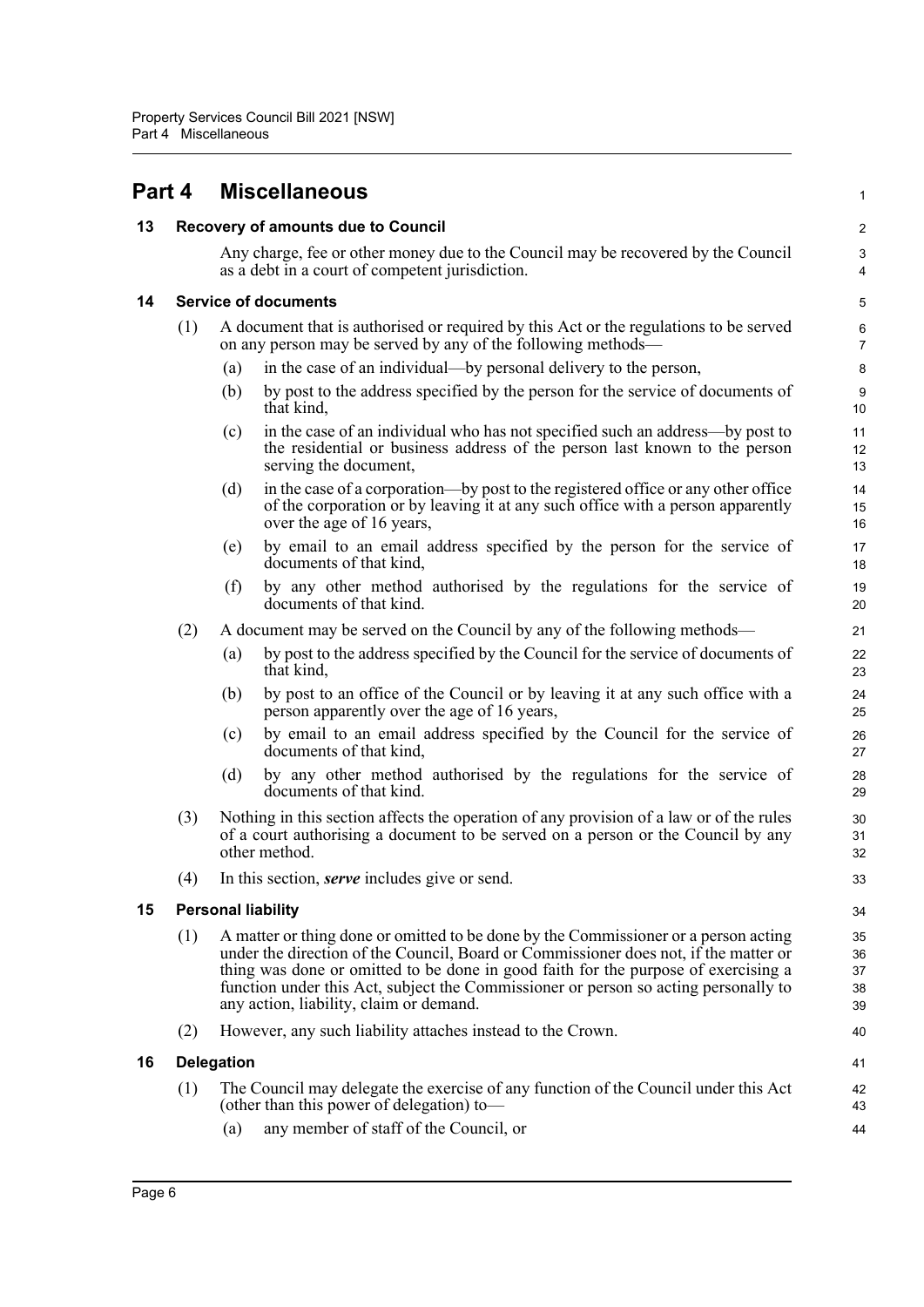(b) any person, or any class of persons, authorised for the purposes of this section by the regulations.

- (2) The Commissioner may delegate the exercise of any function of the Commissioner under this Act (other than this power of delegation) to—
	- (a) any member of staff of the Council, or
	- (b) any person, or any class of persons, authorised for the purposes of this section by the regulations.

#### <span id="page-8-0"></span>**17 Disclosure of information**

A person must not disclose any information obtained in connection with the administration or execution of this Act (or any other Act conferring or imposing functions on the Council) unless that disclosure is made—

- (a) with the consent of the person from whom the information was obtained, or
- (b) in connection with the administration or execution of this Act (or any such other Act), or
- (c) for the purposes of any legal proceedings arising out of this Act (or any such other Act) or of any report of any such proceedings, or
- (d) in accordance with a requirement imposed under the *Ombudsman Act 1974*, or
- (e) with other lawful excuse.

Maximum penalty— 20 penalty units.

#### <span id="page-8-1"></span>**18 Nature of proceedings for offences**

Proceedings for an offence under this Act or the regulations may be dealt with summarily before the Local Court.

#### <span id="page-8-2"></span>**19 Regulations**

The Governor may make regulations, not inconsistent with this Act, for or with respect to any matter that by this Act is required or permitted to be prescribed or that is necessary or convenient to be prescribed for carrying out or giving effect to this Act.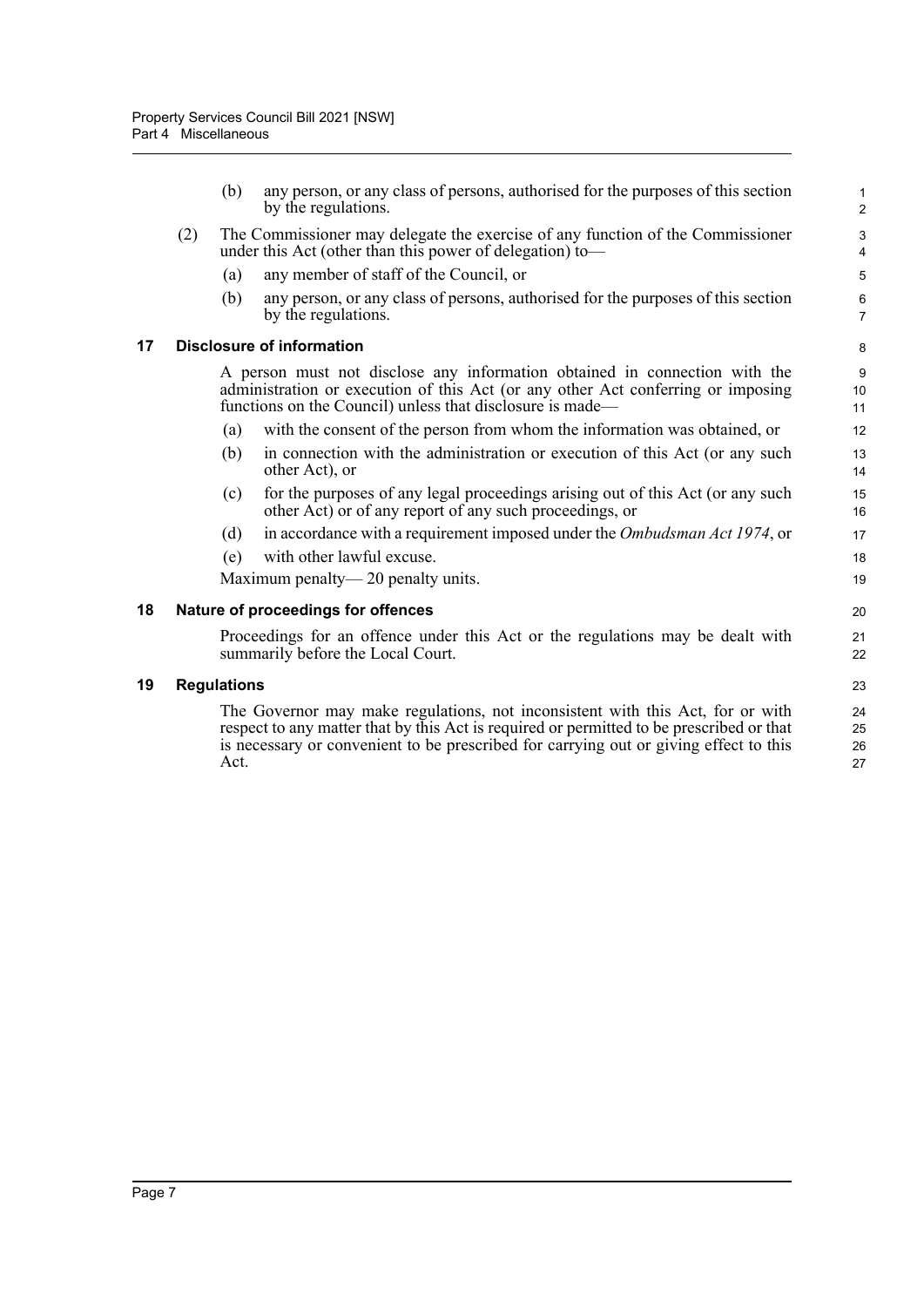# <span id="page-9-0"></span>**Schedule 1 Savings, transitional and other provisions**

## **Part 1 General**

### **1 Regulations**

- (1) The regulations may contain provisions of a savings or transitional nature consequent on the enactment of this Act or any Act that amends this Act.
- (2) Any such provision—
	- (a) may, if the regulations so provide, take effect from the date of assent to the Act concerned or a later date, and

1

2

- (b) has effect despite anything to the contrary in this Schedule.
- (3) To the extent to which any such provision takes effect from a date that is earlier than the date of its publication on the NSW legislation website, the provision does not operate so as—
	- (a) to affect, in a manner prejudicial to any person (other than the State or an authority of the State), the rights of that person existing before the date of its publication, or
	- (b) to impose liabilities on any person (other than the State or an authority of the State) in respect of anything done or omitted to be done before the date of its publication.
- (4) Without limiting subclauses (1) and (2), regulations made for the purposes of this clause may amend this Schedule to provide for additional or different savings and transitional provisions instead of including the provisions in the regulations.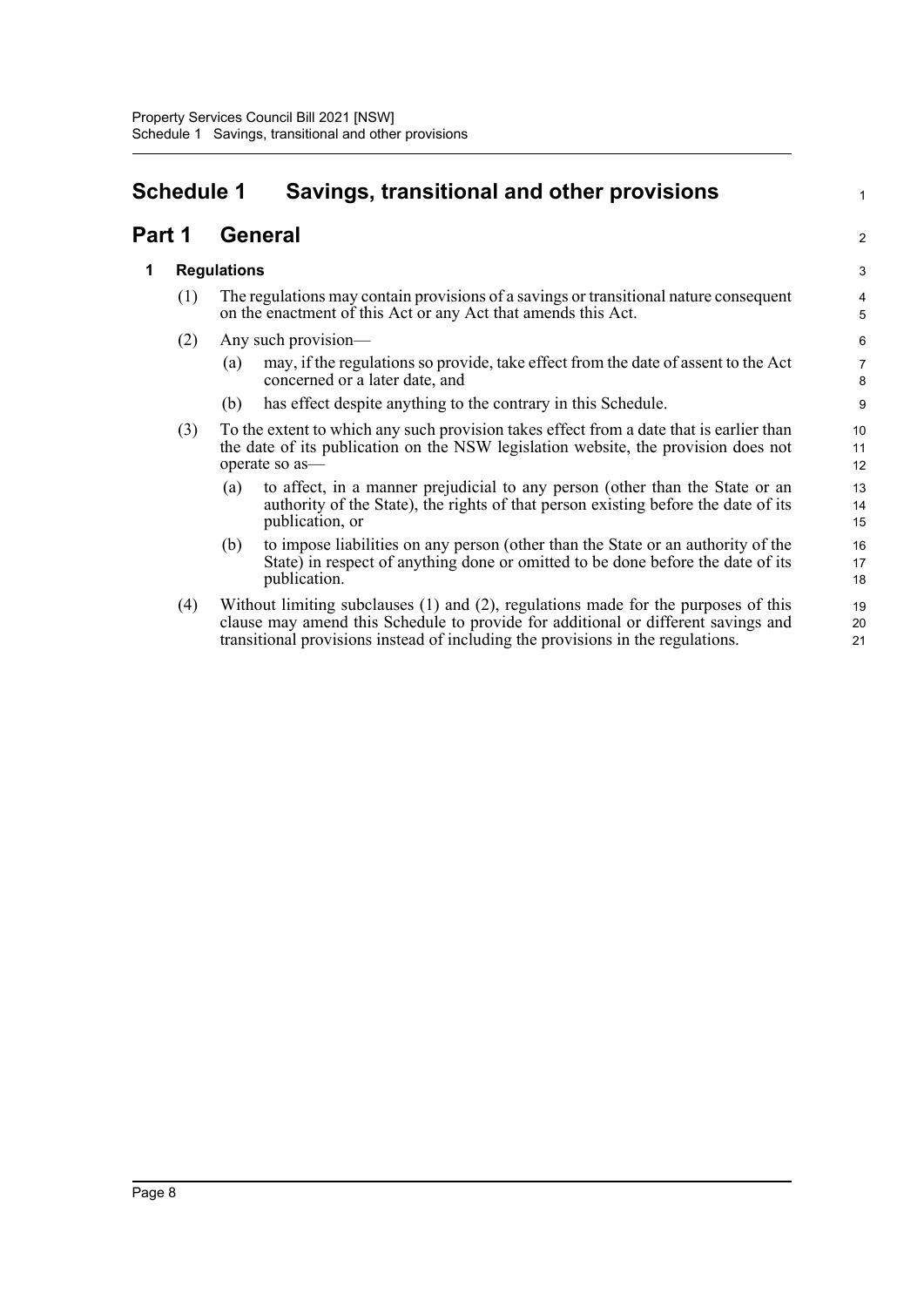<span id="page-10-0"></span>

|              | <b>Schedule 2</b><br><b>Constitution and procedure of Board</b><br>1 |                    |                                                                                                                                                                                                                                                                                   |                      |  |
|--------------|----------------------------------------------------------------------|--------------------|-----------------------------------------------------------------------------------------------------------------------------------------------------------------------------------------------------------------------------------------------------------------------------------|----------------------|--|
| Part 1       |                                                                      |                    | <b>General</b>                                                                                                                                                                                                                                                                    | $\overline{c}$       |  |
| 1            |                                                                      | <b>Definitions</b> |                                                                                                                                                                                                                                                                                   | 3                    |  |
|              |                                                                      |                    | In this Schedule-                                                                                                                                                                                                                                                                 | 4                    |  |
|              |                                                                      |                    | <i>appointed member</i> means a person who is appointed by the Minister as a member of                                                                                                                                                                                            | 5                    |  |
|              |                                                                      | the Board.         |                                                                                                                                                                                                                                                                                   | 6                    |  |
|              |                                                                      |                    | <b>Chairperson</b> means the Chairperson of the Board.                                                                                                                                                                                                                            | 7                    |  |
|              |                                                                      |                    | <i>member</i> means any member of the Board.                                                                                                                                                                                                                                      | 8                    |  |
| Part 2       |                                                                      |                    | <b>Constitution</b>                                                                                                                                                                                                                                                               | 9                    |  |
| $\mathbf{2}$ |                                                                      |                    | <b>Terms of office of members</b>                                                                                                                                                                                                                                                 | 10                   |  |
|              |                                                                      |                    | Subject to this Schedule and the regulations, an appointed member holds office for<br>such period (not exceeding 3 years) as is specified in the member's instrument of<br>appointment, but is eligible (if otherwise qualified) for re-appointment.                              | 11<br>12<br>13       |  |
| 3            |                                                                      |                    | <b>Part-time appointments</b>                                                                                                                                                                                                                                                     | 14                   |  |
|              |                                                                      |                    | Appointed members hold office as part-time members.                                                                                                                                                                                                                               | 15                   |  |
| 4            |                                                                      | Remuneration       |                                                                                                                                                                                                                                                                                   | 16                   |  |
|              |                                                                      |                    | The Minister may from time to time determine an amount of remuneration (including<br>travelling and subsistence allowances) in respect of the office of appointed members.                                                                                                        | 17<br>18             |  |
| 5            | <b>Deputies</b>                                                      |                    |                                                                                                                                                                                                                                                                                   | 19                   |  |
|              | (1)                                                                  |                    | A member may, from time to time, appoint a person to be the deputy of the member,<br>and may revoke any such appointment.                                                                                                                                                         | 20<br>21             |  |
|              | (2)                                                                  |                    | In the absence of a member, the member's deputy may, if available, act in the place<br>of the member.                                                                                                                                                                             | 22<br>23             |  |
|              | (3)                                                                  |                    | While acting in the place of a member, a person has all the functions of the member<br>and is taken to be a member.                                                                                                                                                               | 24<br>25             |  |
|              | (4)                                                                  |                    | For the purposes of this clause, a vacancy in the office of a member is taken to be an<br>absence of the member.                                                                                                                                                                  | 26<br>27             |  |
|              | (5)                                                                  |                    | This clause does not operate to confer on the deputy of a member who is the<br>Chairperson the member's functions as Chairperson.                                                                                                                                                 | 28<br>29             |  |
| 6            |                                                                      |                    | Vacancy in office of member                                                                                                                                                                                                                                                       | 30                   |  |
|              | (1)                                                                  |                    | The office of an appointed member becomes vacant if the member—                                                                                                                                                                                                                   | 31                   |  |
|              |                                                                      | (a)                | dies, or                                                                                                                                                                                                                                                                          | 32                   |  |
|              |                                                                      | (b)                | completes a term of office and is not re-appointed, or                                                                                                                                                                                                                            | 33                   |  |
|              |                                                                      | (c)                | resigns the office by instrument in writing addressed to the Minister, or                                                                                                                                                                                                         | 34                   |  |
|              |                                                                      | (d)                | is removed from office by the Minister under this clause, or                                                                                                                                                                                                                      | 35                   |  |
|              |                                                                      | (e)                | is absent from 3 consecutive meetings of the Board of which reasonable notice<br>has been given to the member personally or by post, except on leave granted<br>by the Minister or unless the member is excused by the Minister for having<br>been absent from those meetings, or | 36<br>37<br>38<br>39 |  |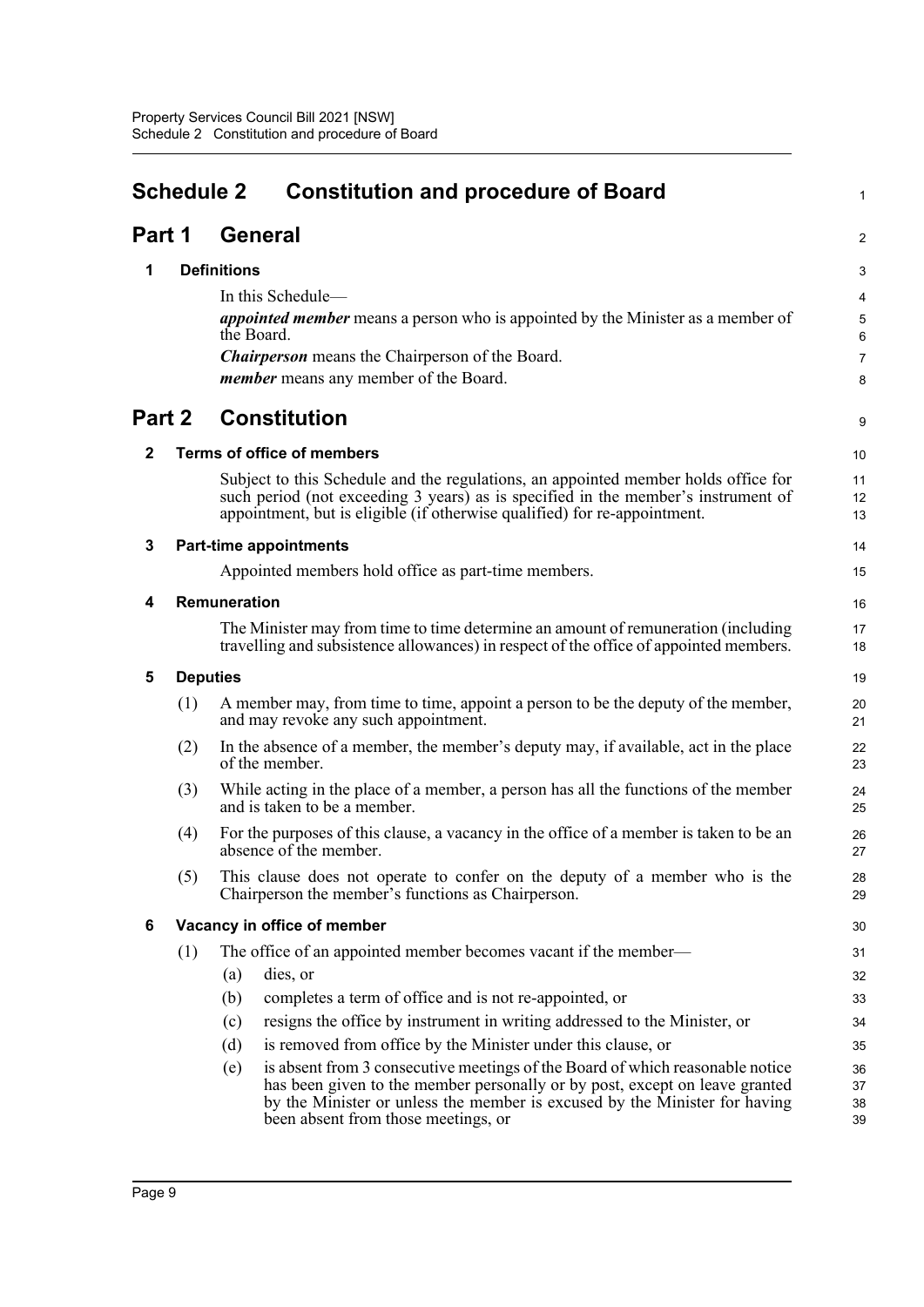|   |     | (f)         | becomes bankrupt, applies to take the benefit of any law for the relief of<br>bankrupt or insolvent debtors, compounds with his or her creditors or makes<br>an assignment of his or her remuneration for their benefit, or                               | $\mathbf{1}$<br>$\overline{c}$<br>3          |
|---|-----|-------------|-----------------------------------------------------------------------------------------------------------------------------------------------------------------------------------------------------------------------------------------------------------|----------------------------------------------|
|   |     | (g)         | becomes a mentally incapacitated person, or                                                                                                                                                                                                               | 4                                            |
|   |     | (h)         | is convicted in New South Wales of an offence that is punishable by<br>imprisonment for 12 months or more or is convicted elsewhere than in New<br>South Wales of an offence that, if committed in New South Wales, would be<br>an offence so punishable. | 5<br>$\boldsymbol{6}$<br>$\overline{7}$<br>8 |
|   | (2) |             | The Minister may remove an appointed member from office at any time.                                                                                                                                                                                      | 9                                            |
| 7 |     |             | Filling of vacancy in office of appointed member                                                                                                                                                                                                          | 10                                           |
|   |     |             | If the office of any appointed member becomes vacant, a person is, subject to this Act<br>and the regulations, to be appointed to fill the vacancy.                                                                                                       | 11<br>12                                     |
| 8 |     | Chairperson |                                                                                                                                                                                                                                                           | 13                                           |
|   | (1) |             | The Chairperson vacates office as Chairperson if he or she—                                                                                                                                                                                               | 14                                           |
|   |     | (a)         | is removed from that office by the Minister under this clause, or                                                                                                                                                                                         | 15                                           |
|   |     | (b)         | resigns that office by instrument in writing addressed to the Minister, or                                                                                                                                                                                | 16                                           |
|   |     | (c)         | ceases to be a member of the Board.                                                                                                                                                                                                                       | 17                                           |
|   | (2) |             | The Minister may at any time remove the Chairperson from office as Chairperson.                                                                                                                                                                           | 18                                           |
| 9 |     |             | <b>Disclosure of pecuniary interests</b>                                                                                                                                                                                                                  | 19                                           |
|   | (1) | $If-$       |                                                                                                                                                                                                                                                           | 20                                           |
|   |     | (a)         | a member has a direct or indirect pecuniary interest in a matter being<br>considered or about to be considered at a meeting of the Board, and                                                                                                             | 21<br>22                                     |
|   |     | (b)         | the interest appears to raise a conflict with the proper performance of the<br>member's duties in relation to the consideration of the matter,                                                                                                            | 23<br>24                                     |
|   |     |             | the member must, as soon as possible after the relevant facts have come to the<br>member's knowledge, disclose the nature of the interest at a meeting of the Board.                                                                                      | 25<br>26                                     |
|   | (2) |             | A disclosure by a member at a meeting of the Board that the member—                                                                                                                                                                                       | 27                                           |
|   |     | (a)         | is a member, or is in the employment, of a specified company or other body, or                                                                                                                                                                            | 28                                           |
|   |     | (b)         | is a partner, or is in the employment, of a specified person, or                                                                                                                                                                                          | 29                                           |
|   |     | (c)         | has some other specified interest relating to a specified company or other body<br>or to a specified person,                                                                                                                                              | 30<br>31                                     |
|   |     |             | is a sufficient disclosure of the nature of the interest in any matter relating to that<br>company or other body or to that person that may arise after the date of the disclosure<br>and that is required to be disclosed under subclause (1).           | 32<br>33<br>34                               |
|   | (3) |             | Particulars of any disclosure made under this clause must be recorded by the Board<br>in a book kept for that purpose and that book must be open at all reasonable hours to<br>inspection by any person on payment of the fee determined by the Board.    | 35<br>36<br>37                               |
|   | (4) |             | After a member has disclosed the nature of an interest in any matter, the member<br>must not, unless the Minister or the Board otherwise determines—                                                                                                      | 38<br>39                                     |
|   |     | (a)         | be present during any deliberation of the Board with respect to the matter, or                                                                                                                                                                            | 40                                           |
|   |     | (b)         | take part in any decision of the Board with respect to the matter.                                                                                                                                                                                        | 41                                           |
|   | (5) |             | For the purposes of the making of a determination by the Board under subclause (4),<br>a member who has a direct or indirect pecuniary interest in a matter to which the<br>disclosure relates must not-                                                  | 42<br>43<br>44                               |

**8 Chairperson**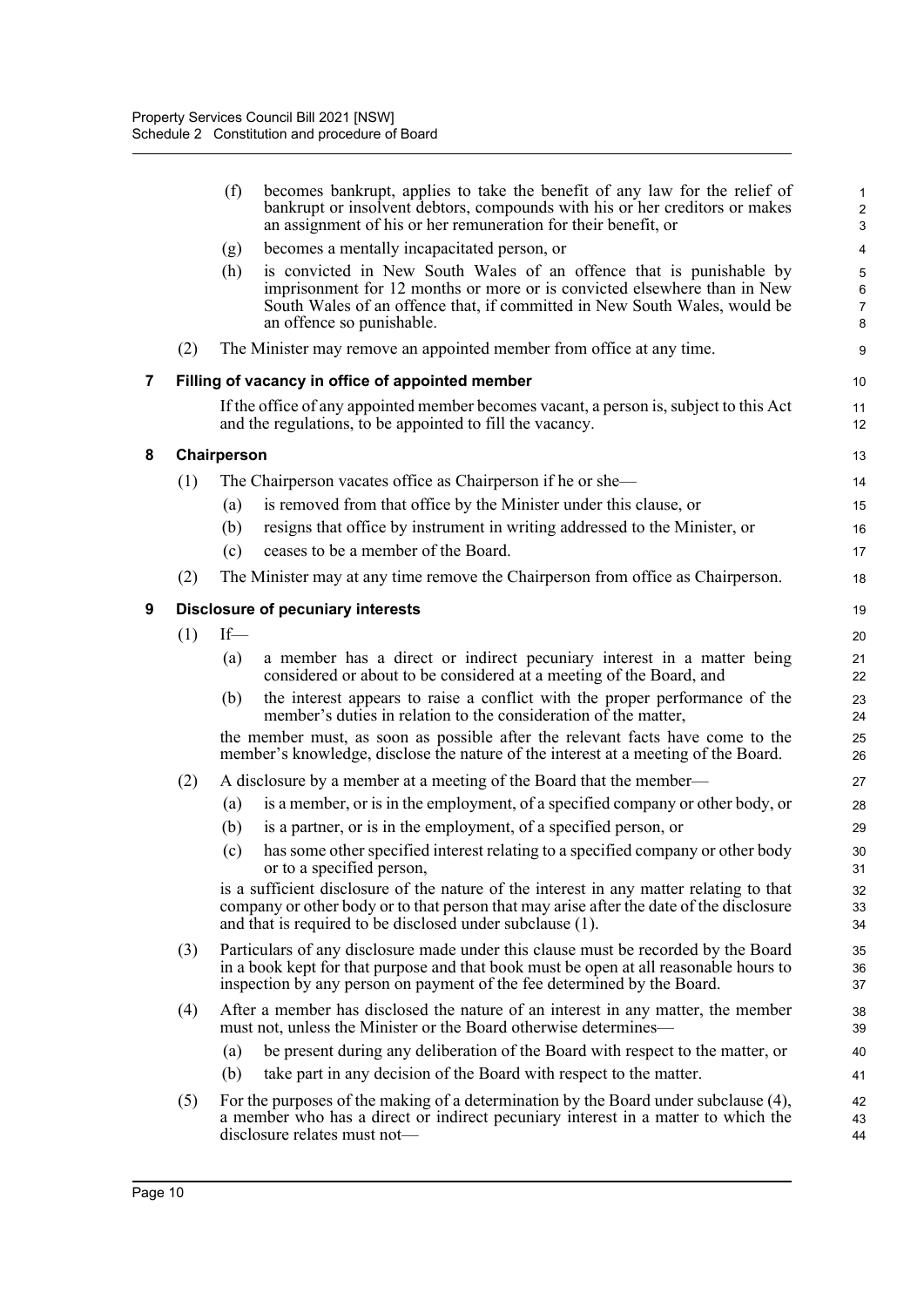|        |               | (a)    | be present during any deliberation of the Board for the purpose of making the<br>determination, or                                                                                                                                                                                                                                                                | 1<br>$\overline{c}$       |
|--------|---------------|--------|-------------------------------------------------------------------------------------------------------------------------------------------------------------------------------------------------------------------------------------------------------------------------------------------------------------------------------------------------------------------|---------------------------|
|        |               | (b)    | take part in the making by the Board of the determination.                                                                                                                                                                                                                                                                                                        | $\ensuremath{\mathsf{3}}$ |
|        | (6)           |        | A contravention of this clause does not invalidate any decision of the Board.                                                                                                                                                                                                                                                                                     | 4                         |
|        | (7)           |        | This clause applies to a member of a committee of the Board and the committee in<br>the same way as it applies to a member of the Board and the Board.                                                                                                                                                                                                            | $\mathbf 5$<br>6          |
| 10     |               |        | <b>Effect of certain other Acts</b>                                                                                                                                                                                                                                                                                                                               | $\overline{7}$            |
|        | (1)           |        | The provisions of the Government Sector Employment Act 2013 relating to the<br>employment of Public Service employees do not apply to an appointed member.                                                                                                                                                                                                        | 8<br>9                    |
|        | (2)           |        | If by or under any Act provision is made—                                                                                                                                                                                                                                                                                                                         | 10                        |
|        |               | (a)    | requiring a person who is the holder of a specified office to devote the whole<br>of his or her time to the duties of that office, or                                                                                                                                                                                                                             | 11<br>12                  |
|        |               | (b)    | prohibiting the person from engaging in employment outside the duties of that<br>office,                                                                                                                                                                                                                                                                          | 13<br>14                  |
|        |               |        | the provision does not operate to disqualify the person from holding that office and<br>also the office of an appointed member or from accepting and retaining any<br>remuneration payable to the person under this Act as a member.                                                                                                                              | 15<br>16<br>17            |
| 11     |               |        | <b>Personal liability</b>                                                                                                                                                                                                                                                                                                                                         | 18                        |
|        |               |        | A matter or thing done or omitted to be done by the Board, a member of the Board<br>or a person acting under the direction of the Board does not, if the matter or thing was<br>done or omitted to be done in good faith for the purpose of executing this or any other<br>Act, subject a member or a person so acting personally to any action, liability, claim | 19<br>20<br>21            |
|        |               |        | or demand.                                                                                                                                                                                                                                                                                                                                                        | 22<br>23                  |
| Part 3 |               |        | <b>Procedure</b>                                                                                                                                                                                                                                                                                                                                                  | 24                        |
| 12     |               |        | <b>General procedure</b>                                                                                                                                                                                                                                                                                                                                          | 25                        |
|        |               |        | The procedure for the calling of meetings of the Board and for the conduct of<br>business at those meetings is, subject to this Act and the regulations, to be as<br>determined by the Board.                                                                                                                                                                     | 26<br>27<br>28            |
| 13     | Quorum        |        |                                                                                                                                                                                                                                                                                                                                                                   | 29                        |
|        |               | being. | The quorum for a meeting of the Board is a majority of its members for the time                                                                                                                                                                                                                                                                                   | 30<br>31                  |
| 14     |               |        | <b>Presiding member</b>                                                                                                                                                                                                                                                                                                                                           | 32                        |
|        | (1)           |        | The Chairperson (or, in the absence of the Chairperson, a person elected by the<br>members of the Board who are present at a meeting of the Board) is to preside at a<br>meeting of the Board.                                                                                                                                                                    | 33<br>34<br>35            |
|        | (2)           |        | The presiding member has a deliberative vote and, in the event of an equality of<br>votes, has a second or casting vote.                                                                                                                                                                                                                                          | 36<br>37                  |
| 15     | <b>Voting</b> |        |                                                                                                                                                                                                                                                                                                                                                                   | 38                        |
|        |               |        | A decision supported by a majority of the votes cast at a meeting of the Board at<br>which a quorum is present is the decision of the Board.                                                                                                                                                                                                                      | 39<br>40                  |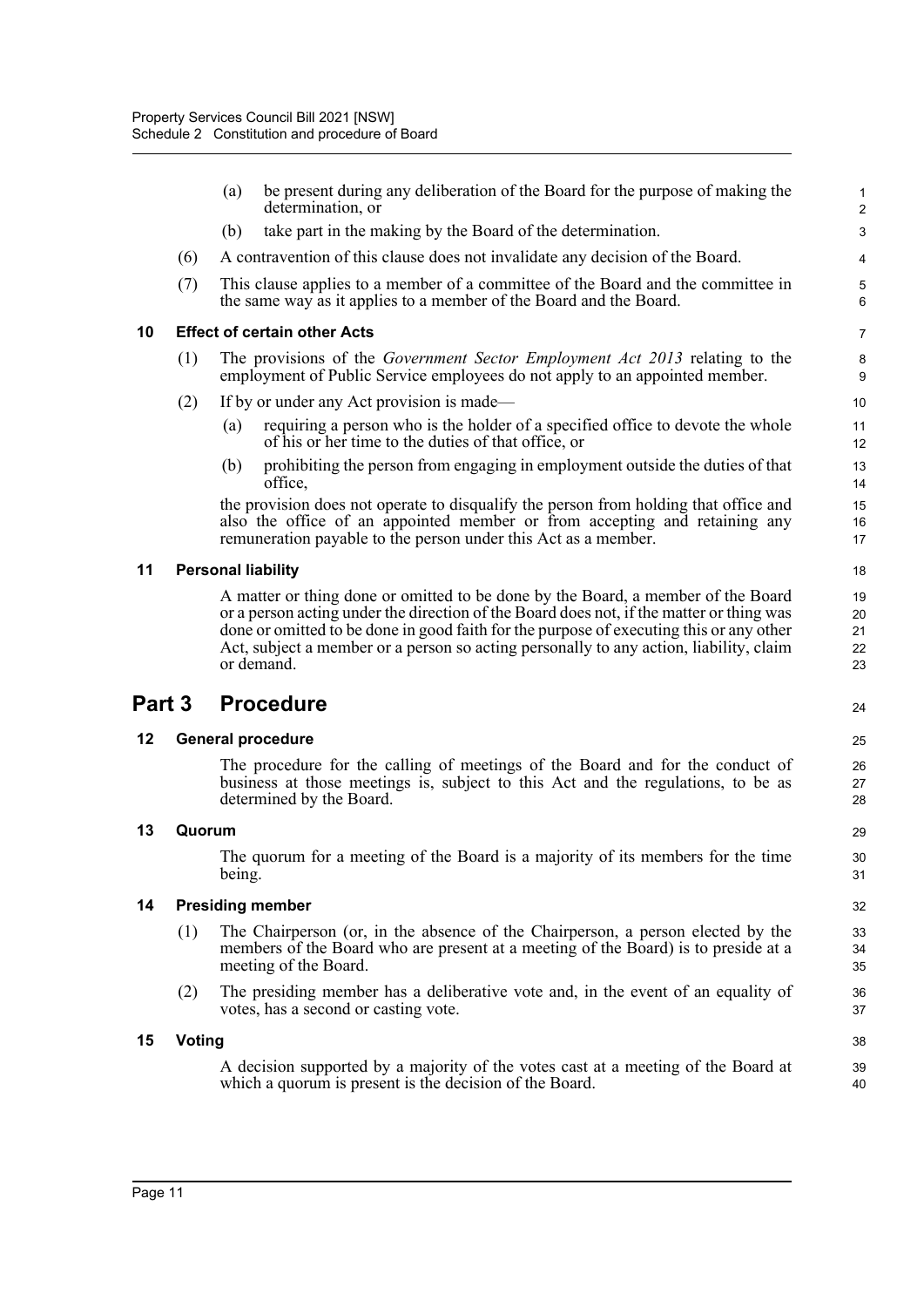#### **16 Transaction of business outside meetings or by telephone etc**

- (1) The Board may, if it thinks fit, transact any of its business by the circulation of papers among all the members of the Board for the time being, and a resolution in writing approved in writing by a majority of those members is taken to be a decision of the Board made at a meeting of the Board.
- (2) The Board may, if it thinks fit, transact any of its business at a meeting at which members (or some members) participate by telephone or other electronic means, but only if any member who speaks on a matter before the meeting can be heard by the other members.
- (3) For the purposes of—
	- (a) the approval of a resolution under subclause (1), or (b) a meeting held in accordance with subclause (2), 11 12 13

the Chairperson and each other member have the same voting rights as they have at an ordinary meeting of the Board.

- (4) A resolution approved under subclause (1) is, subject to the regulations, to be recorded in the minutes of the meetings of the Board.
- (5) Papers may be circulated among the members for the purposes of subclause (1) by electronic means.

#### **17 First meeting**

The Minister may call the first meeting of the Board in such manner as the Minister thinks fit.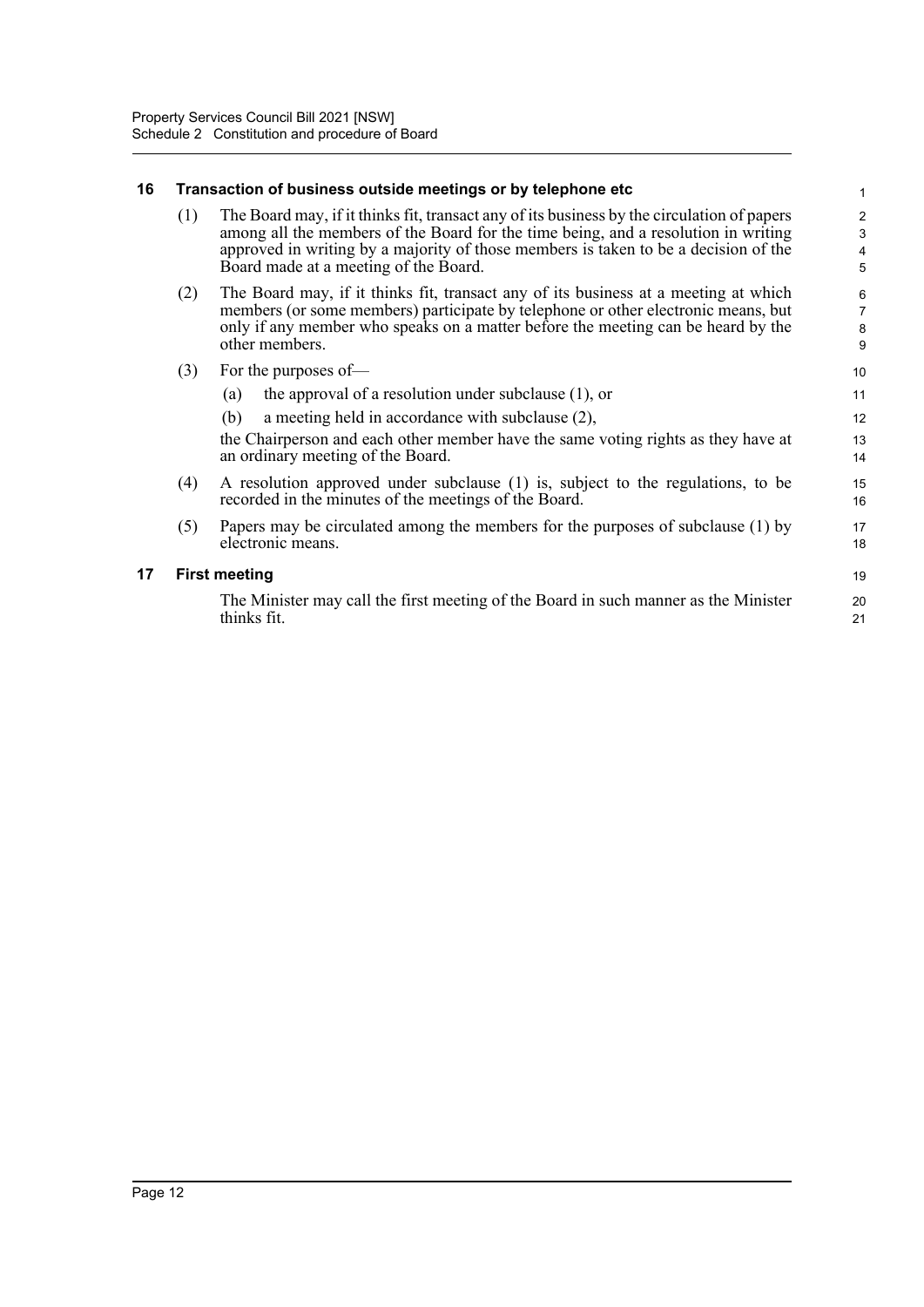## <span id="page-14-0"></span>**Schedule 3 Provisions relating to Property Services Commissioner**

|   |     |     | Commissioner                                                                                                                                                                                                                                                 | $\overline{c}$                         |
|---|-----|-----|--------------------------------------------------------------------------------------------------------------------------------------------------------------------------------------------------------------------------------------------------------------|----------------------------------------|
| 1 |     |     | <b>Appointment of Property Services Commissioner</b>                                                                                                                                                                                                         | 3                                      |
|   | (1) |     | The Commissioner holds office for the term, not exceeding 5 years, specified in the<br>instrument of appointment, but is eligible for re-appointment.                                                                                                        | $\overline{\mathcal{L}}$<br>5          |
|   | (2) |     | The office of Commissioner is a statutory office and the provisions of the<br>Government Sector Employment Act 2013 relating to the employment of Public<br>Service employees do not apply to that office.                                                   | $6\phantom{1}6$<br>$\overline{7}$<br>8 |
|   | (3) |     | A person is not eligible to be appointed for more than 2 terms of office as<br>Commissioner (whether or not consecutive terms).                                                                                                                              | 9<br>10                                |
|   | (4) |     | The office of Commissioner is a full-time office and the holder of the office is<br>required to hold it on that basis, except to the extent permitted by the Minister.                                                                                       | 11<br>12                               |
| 2 |     |     | <b>Remuneration and allowances</b>                                                                                                                                                                                                                           | 13                                     |
|   | (1) |     | The amount of remuneration of the Commissioner is to be determined in accordance<br>with the Statutory and Other Offices Remuneration Act 1975.                                                                                                              | 14<br>15                               |
|   | (2) |     | The Minister may from time to time determine the amount of travelling and<br>subsistence allowances in respect of the office of Commissioner.                                                                                                                | 16<br>17                               |
| 3 |     |     | Vacancy in office                                                                                                                                                                                                                                            | 18                                     |
|   | (1) |     | The office of Commissioner becomes vacant if the Commissioner—                                                                                                                                                                                               | 19                                     |
|   |     | (a) | dies, or                                                                                                                                                                                                                                                     | 20                                     |
|   |     | (b) | completes a term of office and is not re-appointed, or                                                                                                                                                                                                       | 21                                     |
|   |     | (c) | resigns the office by instrument in writing addressed to the Minister, or                                                                                                                                                                                    | 22                                     |
|   |     | (d) | is removed from office by the Governor under clause 4, or                                                                                                                                                                                                    | 23                                     |
|   |     | (e) | becomes bankrupt, applies to take the benefit of any law for the relief of<br>bankrupt or insolvent debtors, compounds with the Commissioner's creditors<br>or makes an assignment of the Commissioner's remuneration for their benefit,<br><sub>or</sub>    | 24<br>25<br>26<br>27                   |
|   |     | (f) | becomes a mentally incapacitated person, or                                                                                                                                                                                                                  | 28                                     |
|   |     | (g) | is convicted in New South Wales of an offence that is punishable by<br>imprisonment for 12 months or more or is convicted elsewhere than in New<br>South Wales of an offence that, if committed in New South Wales, would be<br>an offence so punishable, or | 29<br>30<br>31<br>32                   |
|   |     | (h) | is imprisoned in respect of a conviction for an offence punishable in New<br>South Wales by imprisonment or for an offence committed elsewhere than in<br>New South Wales that, if committed in New South Wales, would be an offence<br>so punishable.       | 33<br>34<br>35<br>36                   |
|   | (2) |     | If the office of Commissioner becomes vacant, a person is, subject to this Act, to be<br>appointed to fill the vacancy.                                                                                                                                      | 37<br>38                               |
| 4 |     |     | <b>Removal from office</b>                                                                                                                                                                                                                                   | 39                                     |
|   |     |     | The Governor may, on the recommendation of the Council (other than an incumbent<br>Commissioner), remove the Commissioner from office, but only for incompetence,<br>incapacity or misbehaviour.                                                             | 40<br>41<br>42                         |

1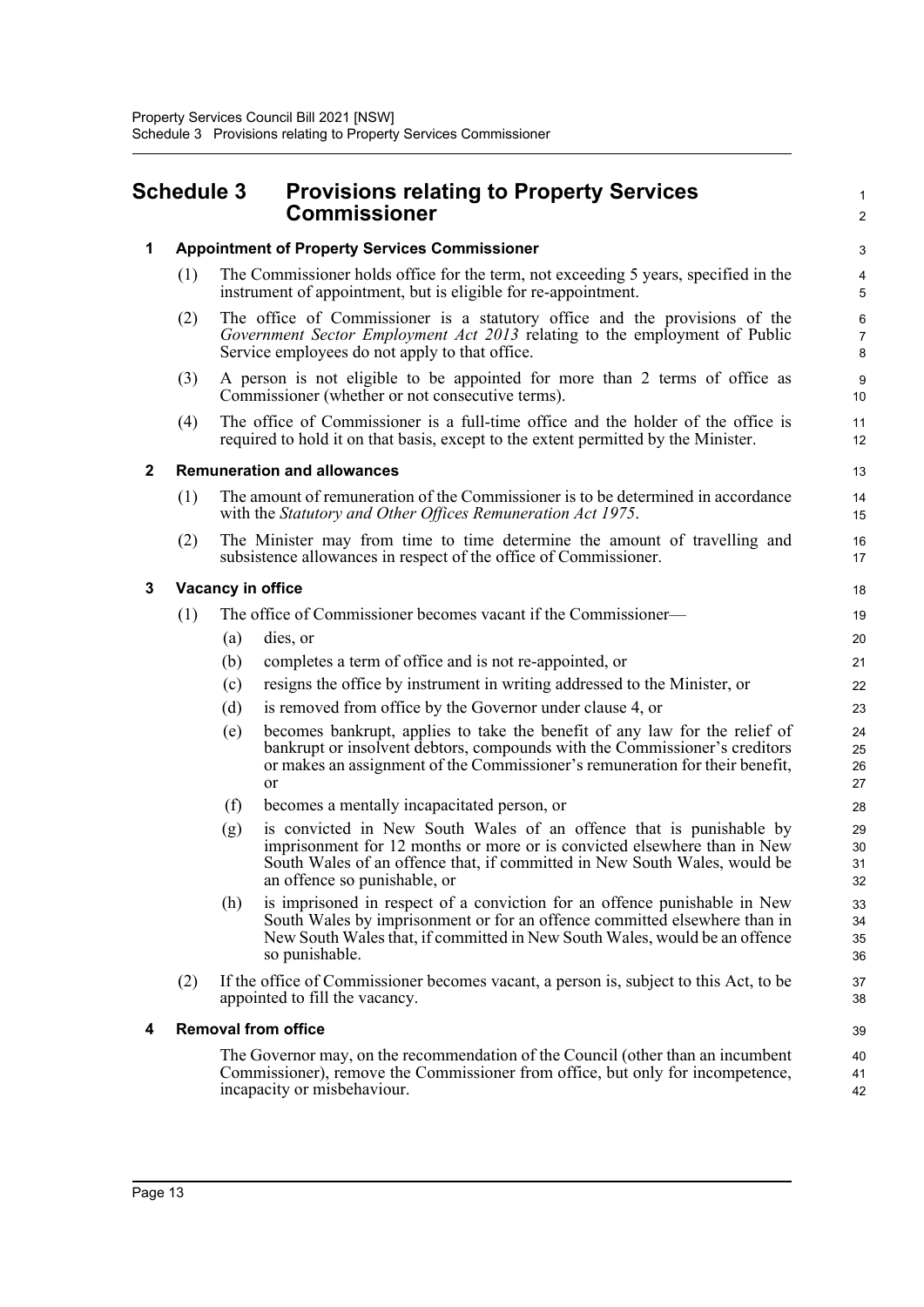## **5 Acting Commissioner**

**6 Leave**

| (1)   | The Minister, on the recommendation of the Council, may appoint a person to act as<br>the Commissioner during the illness or absence of the Commissioner or during a<br>vacancy in the office of Commissioner. | 2<br>3<br>4 |
|-------|----------------------------------------------------------------------------------------------------------------------------------------------------------------------------------------------------------------|-------------|
| (2)   | A person, while acting as Commissioner, has and may exercise the functions of the<br>Commissioner and is taken to be the Commissioner.                                                                         | 5<br>6      |
| (3)   | The Minister may, on the recommendation of the Council, at any time, remove a<br>person from office as acting Commissioner.                                                                                    | 7<br>8      |
| (4)   | An acting Commissioner is entitled to be paid the remuneration (including travelling<br>and subsistence allowances) that the Minister may from time to time determine.                                         | 9<br>10     |
| Leave |                                                                                                                                                                                                                | 11          |
| (1)   | The entitlement of the Commissioner to annual and other leave is to be as stated in<br>the Commissioner's instrument of appointment.                                                                           | 12<br>13    |
| (2)   | The Commissioner may be granted leave by the Board.                                                                                                                                                            | 14          |

1